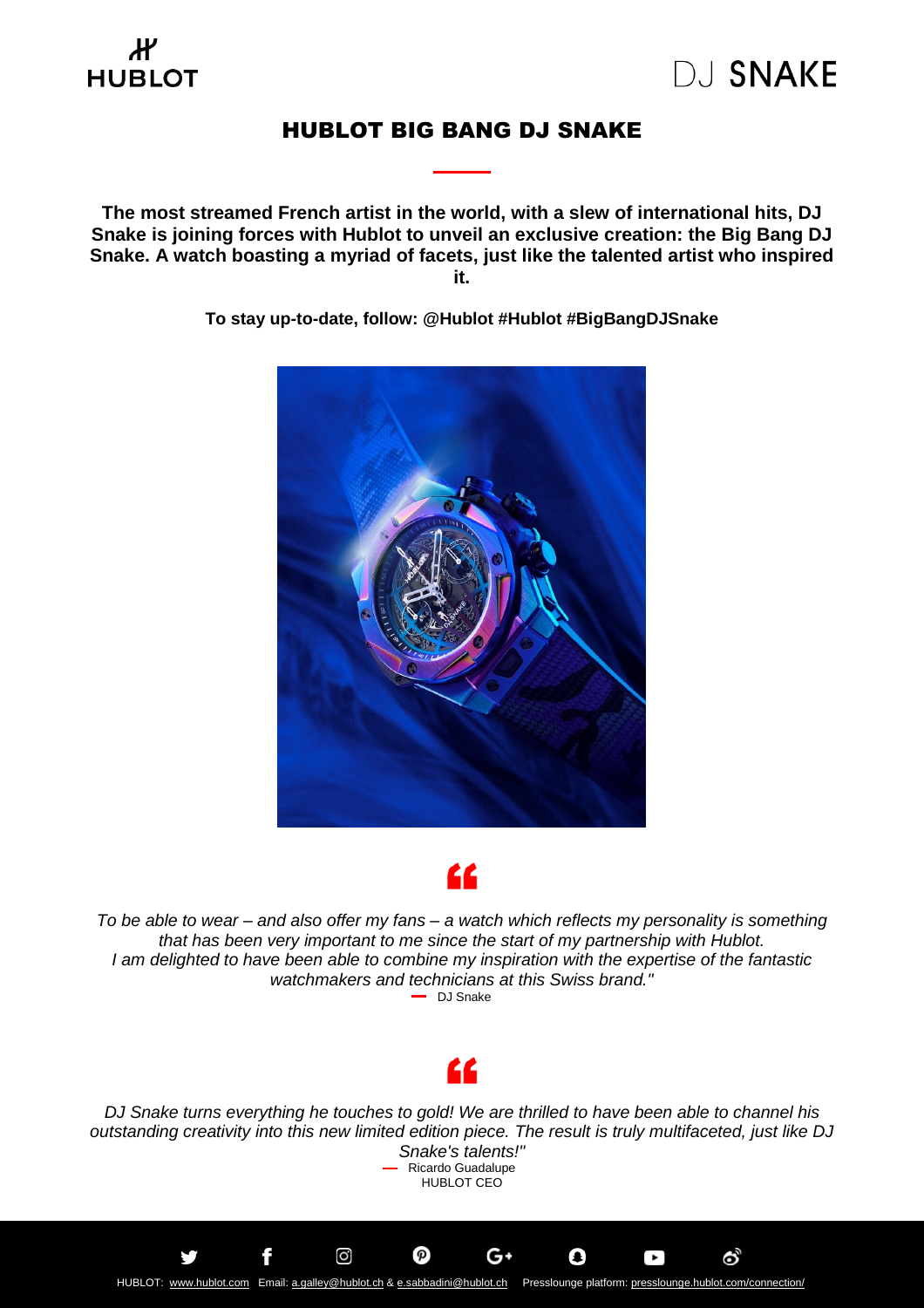# **HUBLOT**

## **DJ SNAKE**



DJ Snake has such a huge presence in today's musical landscape that he needs no introduction. The electronic music star first came to public attention with the track "Turn Down For What", released in 2013. Since then, the hits have racked up: "Lean On", "Loco Contigo", "Let Me Love You" with Justin Bieber, and "Selfish Love" with Selena Gomez. Diplo, Kanye West, Lil Jon… the collaborations keep on coming! He became the first French artist to have two songs with over a billion plays on Spotify, and the awards have rained down: Billboard Music Awards; MTV Music Awards; and no fewer than three NRJ Music Awards.

Hublot and DJ Snake have been partners since January 1st 2018, when he presided over the decks at Hublot's closing evening during the FIFA World Cup in Russia.

Three years later, the first watch of this partnership is being unveiled: The Big Bang DJ Snake.

The instantly recognizable and iconic design of the Big Bang now has an iridescent shine, with countless blue and purple hues. The bezel and the six titanium components of the 45-mm case are treated with a special and technical manufacturing process, similar to a black PVD treatment. During the process, the different components of the watch must each be placed in specific positions when they are coated with different colors. The result is an optical effect in which the colors of the watch change depending on the light and when viewed from different angles. Not only that, but the surface of the parts was hardened before the iridescent treatment in order to improve its adherence. This operation is a complex one as it is difficult to obtain the same gradation of colour on each of the 100 watches being produced. The cut-outs on the outer edge of the bezel were designed by DJ Snake himself. These notches make the Big Bang DJ Snake immediately recognisable, distinguishing it from other collections. An illustration of the "Art of Fusion" philosophy so dear to Hublot!

G۰

O

 $\bullet$ 

ෙ

 $\circledcirc$ 

f

ලු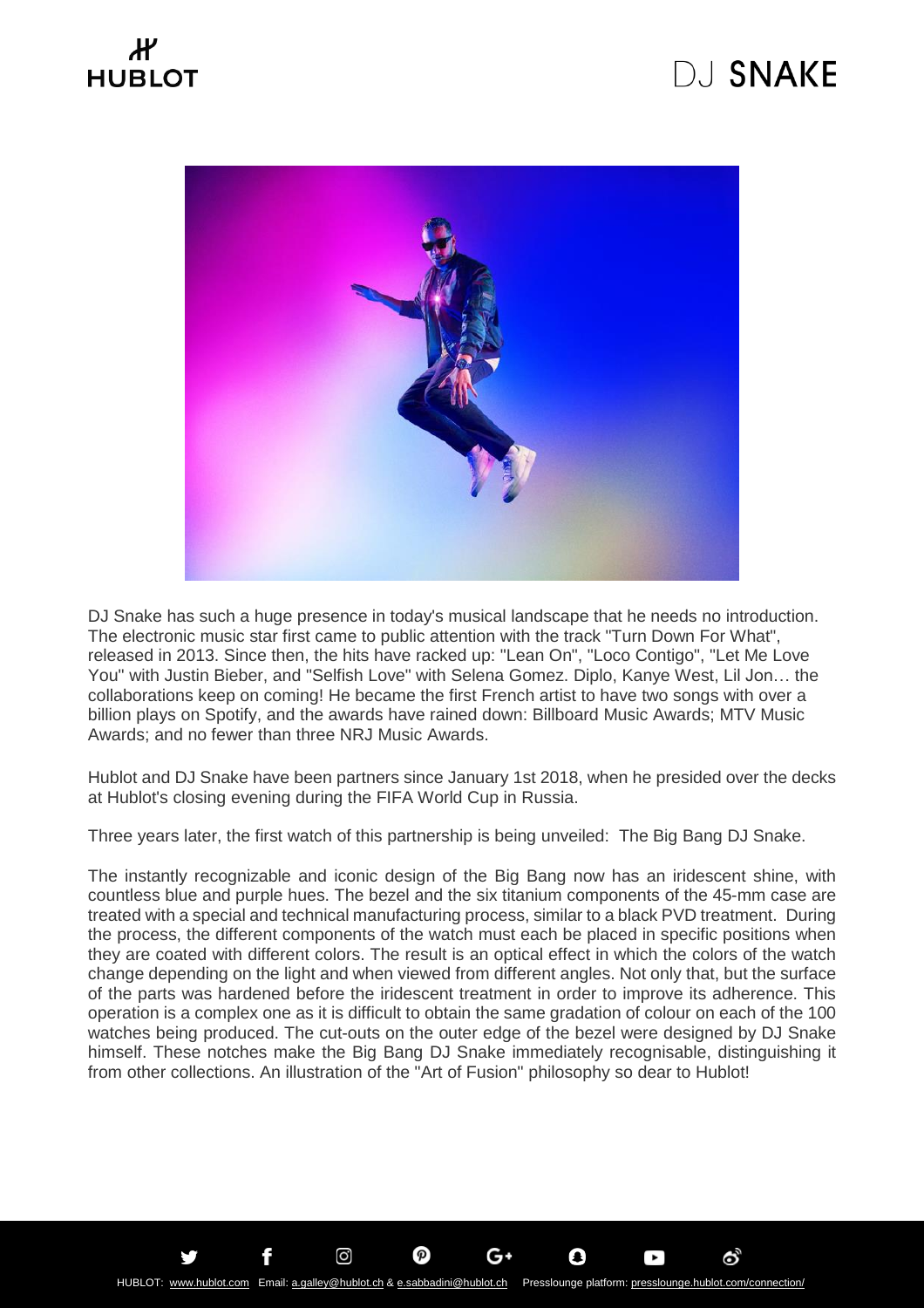### $\boldsymbol{\mu}$ **HUBLOT**



On the upper face of the sapphire dial in the same colours as the case, a globe is featured, the signature of the electronic music star. A nod both to his travels across the planet for his concerts and to the fact that his hits have made the world his home. The lower section is skeletonised and treated to create sections with a black *fumé* finish.

This semi-transparent finish allows a glimpse of the famous calibre HUB1242 UNICO movement, a flyback chronograph with a power reserve of 72 hours.

Limited to 100 pieces, the Big Bang DJ Snake will be supplied with two straps which are easily interchangeable thanks to Hublot's patented One Click system. The first is made from rubber, with a grey, black and purple camouflage pattern echoing the myriad colours reflected by the watch case. The second, also rubber, has a black ribbed structure. The clasp on these straps also features the same "Newton's Rings" effect as the case and bezel.

### **HUBLOT**

Founded in Switzerland in 1980, HUBLOT is defined by its innovative concept, which began with the highly original combination of gold and rubber. This "Art of Fusion" stems from the imagination of its visionary Chairman, Jean-Claude Biver, and has been driven forward by CEO Ricardo Guadalupe since 2012.

The release of the iconic, multi-award-winning Big Bang in 2005 paved the way for new flagship collections (Classic Fusion, Spirit of Big Bang), with complications ranging from the simple to the highly sophisticated, establishing the extraordinary DNA of the Swiss watchmaking house and ensuring its impressive growth.

Keen to preserve its traditional and cutting-edge expertise, and guided by its philosophy to "Be First, Different and Unique", the Swiss watchmaker is consistently ahead of the curve, through its innovations in materials (scratch-resistant Magic Gold, ceramics in vibrant colours, sapphire), and the creation of Manufacture movements (Unico, Meca-10, Tourbillon).

HUBLOT is fully committed to creating a Haute Horlogerie brand with a visionary future: a future which is fused with the key events and brands of our times (FIFA World Cup™, UEFA Champions League™, UEFA EURO™) and the finest ambassadors our era has to offer (Kylian Mbappé, Usain Bolt, Pelé).

Discover the HUBLOT universe at our network of boutiques located in key cities across the globe: Geneva, Paris, London, New York, Hong Kong, Dubai, Tokyo, Singapore, Zürich and at HUBLOT.com

G۰

O

 $\blacktriangleright$ 

ේ

 $\circledcirc$ 

f

ම